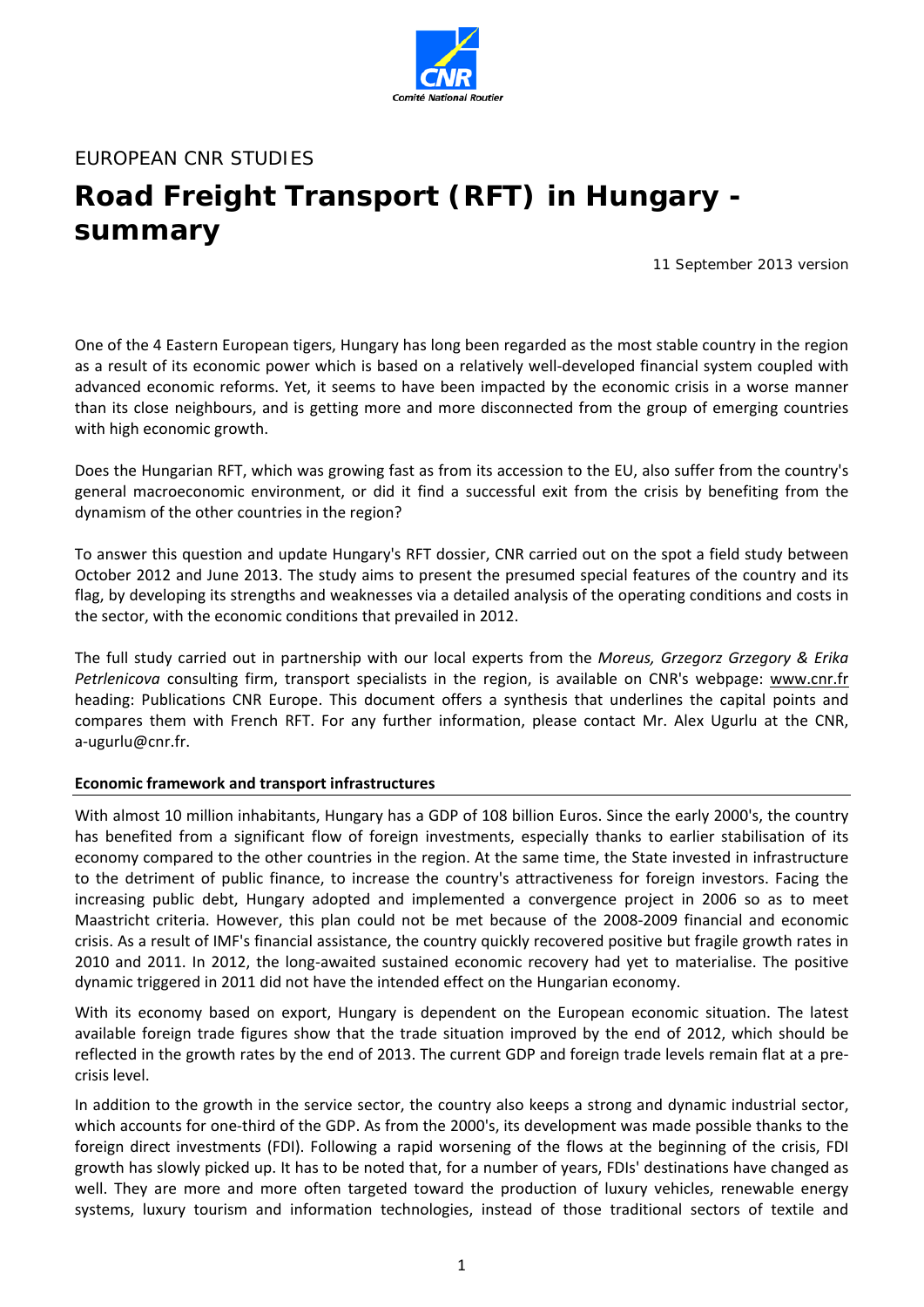agrifood. The country's beneficial tax system, coupled with its geographical location, seem to be the major attractions for FDIs.

As for infrastructure, Hungary is probably the country from the former Eastern bloc that has the most complete equipment. Between 2007 and 2013 the country doubled its motorway network, partly with the assistance of the European Union. Motorways are a significant driver of growth in this country where inland waterway transport is virtually nonexistent and rail transport is underdeveloped because of both lack of investment and a challenging geography.

As for air transport, business conditions do not seem to be very positive. As the domestic Company, Malev, was impacted by the upsurge in kerosene prices and the emergence of low‐cost carriers, it did not survive the crisis and was declared bankrupt in early 2012. Since then, the air traffic volume has dropped sharply and no other air carrier has yet been able to replace the slots made available by Malev.

Despite its manifest assets, Hungary is still in a vulnerable economic situation. For another few years, its economy will not be able to rely on increased household consumption: indeed, they have carried massive foreign currency debts, more especially Swiss Francs, the price of which has risen steadily ever since 2008 vs. the Hungarian forint.

#### **Organisation and evolution of the RFT sector in Hungary**

In Hungary there are reportedly almost 16,000 haulage Companies, consisting in a fleet of over 60,000 vehicles, three‐quarters of which are thought to be assigned to international carriage only. In the RFT sector, two professional bodies, MKFE (Hungarian Haulage Association) and NiT (National Federation of Private Hauliers) represent the RFT Companies for hire and reward.

Between 2004 and 2008, the rapid increase of goods carried by the Hungarian flag created a growing need for labour in the sector. The departure abroad, especially to Austria, of several thousands of drivers that were attracted by higher pay did not help resolve the issue. But both the stagnation of the sector since 2007 and the general crisis in Europe are believed to have balanced the labour market.

The RFT sector is structurally oriented toward international operations. The country's domestic market is limited to an unavoidable transit corridor between West and East. The Hungarian domestic market only accounts for 30% tons/kilometre and its volume is stagnating. As for the international market, its share of the Hungarian flag's activity has grown from year to year. Since the beginning of the economic crisis, international activity has replaced that lost within the country.

| RFT* evolution in France and Hungary              |         |         |         |         |         |         |  |  |  |
|---------------------------------------------------|---------|---------|---------|---------|---------|---------|--|--|--|
| million of t-km<br><b>Transport Total</b>         |         |         |         |         |         |         |  |  |  |
|                                                   | 2006    | 2007    | 2008    | 2009    | 2010    | 2011    |  |  |  |
| France                                            | 211,445 | 219,212 | 206,304 | 173,621 | 182,193 | 185,685 |  |  |  |
| Hungary                                           | 30,479  | 35,805  | 35,759  | 35,373  | 33,721  | 34,529  |  |  |  |
| million of t-km<br>Domestic Transport             |         |         |         |         |         |         |  |  |  |
|                                                   | 2006    | 2007    | 2008    | 2009    | 2010    | 2011    |  |  |  |
| France                                            | 182,753 | 191,388 | 181,879 | 156,021 | 164,325 | 168,242 |  |  |  |
| <b>Hungary</b>                                    | 12,425  | 13,186  | 13,043  | 12,171  | 11,329  | 10,534  |  |  |  |
| million of t-km<br><b>International Transport</b> |         |         |         |         |         |         |  |  |  |
|                                                   | 2006    | 2007    | 2008    | 2009    | 2010    | 2011    |  |  |  |
| France                                            | 28,692  | 27,824  | 24,425  | 17,600  | 17,868  | 17,443  |  |  |  |
| <b>Hungary</b>                                    | 18,054  | 22,619  | 22,716  | 23,203  | 22,392  | 23,995  |  |  |  |

\*transport in EU+ Norway + Switzerland + Liechtenstein Source : Eurostat

Compared to France, the Hungarian flag's domestic activity only accounts for a little more than 6% of the French flag's domestic activity. On the other hand, its international activity is almost 40% higher than that of France. This result ranks Hungary's flag  $7<sup>th</sup>$  right behind Slovakia according to their international activity. As for Companies, the head office of the biggest international haulier in Eastern Europe, Waberer's, is located in Budapest.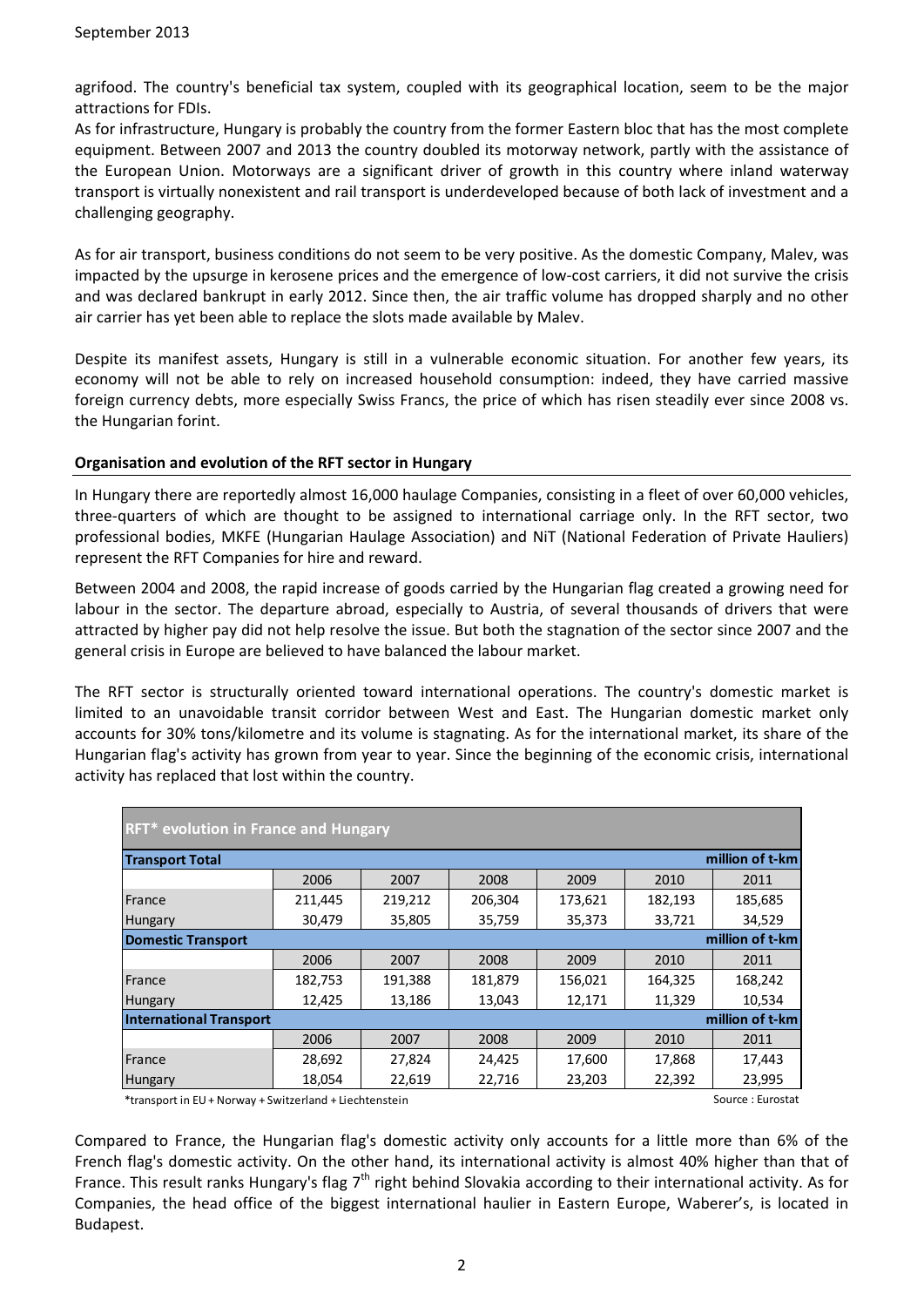#### **Operating conditions and costs**

Just like its other recent international surveys, CNR has carried out the Hungarian cost analysis and operating conditions through two types of interviews:

- ‐ On the one hand, face to face with RFT Companies to understand their mechanisms and assess their operating costs,
- On the other hand, with international drivers in motorway truck parks at the French-Spanish border, about their incomes and working conditions.

The following table summarises the results obtained via the interviews and compares them to the French costs derived from CNR's annual 40‐Ton Long‐Distance survey.

**Comparison of operating conditions and costs exluding structural costs, for a 40‐tonne HGV 2012 values**

|                                                     | unit    | <b>France</b> | <b>Hungary</b> |
|-----------------------------------------------------|---------|---------------|----------------|
| Yearly mileage of vehicle                           | km      | 112,700       | 140,879        |
| Number of operating days                            | days/yr | 230           | 250            |
| Semitrailer/tractor ratio                           |         | 1.36          | 1.17           |
| Driver cost                                         | €/yr    | 44,616        | 18,957         |
| Driver/tractor ratio                                |         | 1.07          | 1.05           |
| Yearly cost of vehicle financing and possession     | €/yr    | 13,577        | 14,642         |
| Average consumption per 100 km                      | litres  | 33.9          | 31.9           |
| fuel price, 2012 average (1)                        | €/litre | 1.120         | 1.123          |
| Fuel cost                                           | €/yr    | 42,794        | 50,468         |
| <b>Tyres</b>                                        | €/yr    | 3,381         | 2,750          |
| Maintenance-repair                                  | €/yr    | 8,227         | 3,909          |
| Tolls                                               | €/yr    | 8,644         | 14,000         |
| Insurance (vehicle only)                            | €/yr    | 2,639         | 2,770          |
| Axle tax and/or other vehicle taxes                 | €/yr    | 516           | 954            |
| Synthesis - cost price (excluding structural costs) |         | 127,517       | 109,398        |
| Cost of one kilometer                               | €/km    | 1.13          | 0.78           |
| Base 100 France                                     |         | 100           | 69             |

(1) after partial recovery of TICPE in France Source : CNR Europe Source : CNR Europe

This table analysis shows that Hungary has all the typical hallmarks of an Eastern European flag, as CNR could observe in Slovakia or Poland. Vehicle mileage is almost 20% higher than in France, which enables the Hungarian hauliers to ensure economies of scale on the cost of vehicle retention. The sector has invested in high-end HGVs as they are believed to be more reliable. As for HGV financing, the hauliers suffer from relatively high interest rates. Yet, they tend to opt for short-term loan or leasing (3 to 4 years) with a significant 20% down payment in general. On the other hand, the concentration of international activity reduces the semitrailer/tractor ratio by removing most special semitrailers from the Hungarian fleet. Concerning organisation, the HGV is usually assigned to only one driver who takes care of, and is fully responsible for it.

Other fixed costs such as insurance and the axle tax are more costly in Hungary than in France. As for variable costs, investment in fuel‐efficient, high‐end HGVs decreases consumption, the price of which is similar in both countries after refund of local excise duties. Tyre budget is held at a low level in Hungary further to both successive retreading practices and the purchase of cheaper tyres, either Asian or local. The cost of maintenance and repair is half cheaper due to low labour cost and in‐house workshops in most RFT Companies. The cost of tolls is significant, especially because of HGV mileage and high rates in most countries they are driven across, such as Germany, Switzerland or Austria.

The operating costs analysis of a Hungarian HGV shows that, apart from structural costs, the cost per kilometre adds up to 80 Eurocents i.e. 30% cheaper than in France.